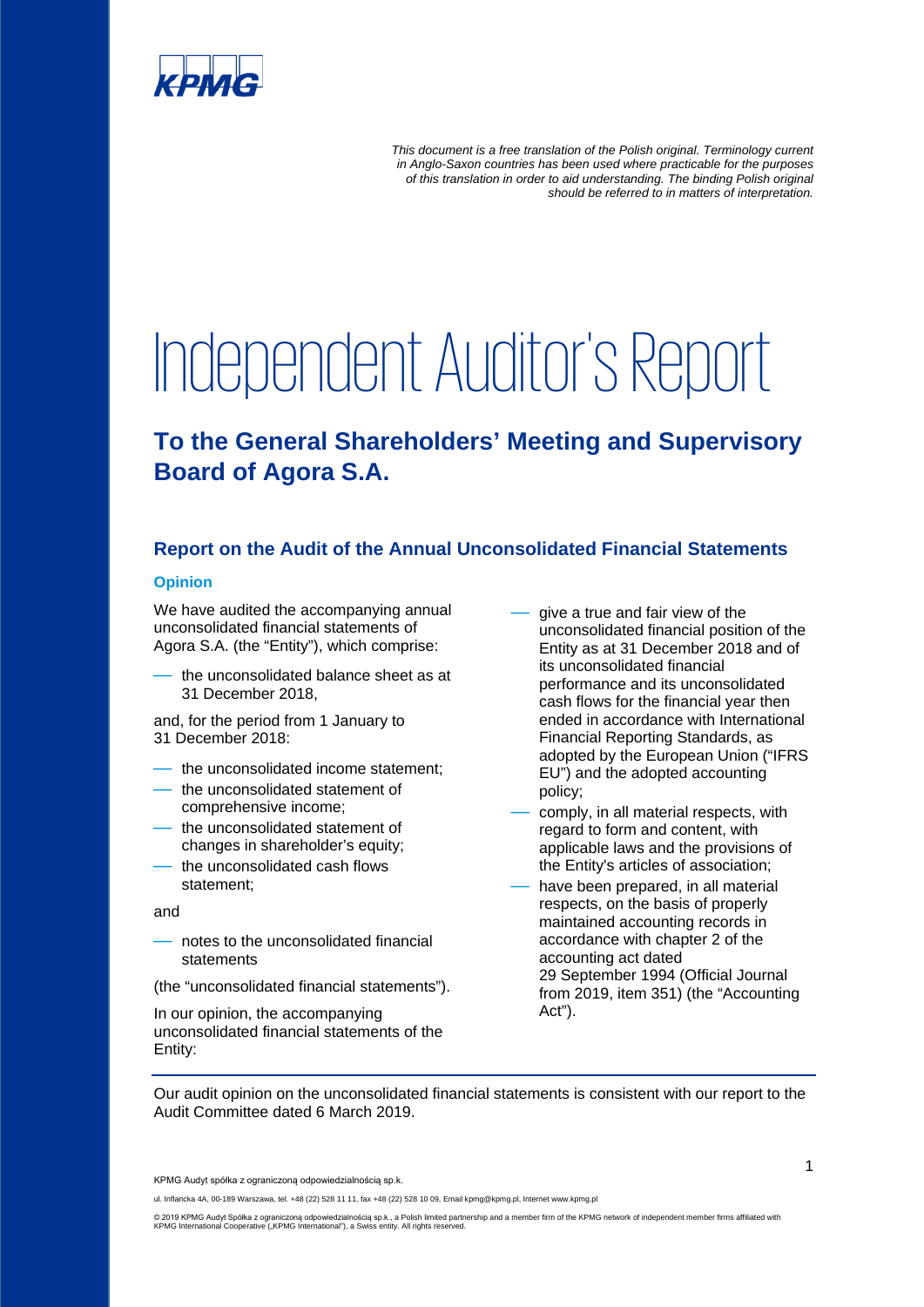

#### **Basis for Opinion**

We conducted our audit in accordance with:

- International Standards on Auditing as adopted by the National Council of Certified Auditors as National Standards on Auditing (the "NSA"); and
- the act on certified auditors, audit firms and public oversight dated 11 May 2017 (Official Journal from 2017, item 1089 with amendments) (the "Act on certified auditors"); and
- regulation (EU) No 537/2014 of the European Parliament and of the Council of 16 April 2014 on specific requirements regarding statutory audit of public-listed entities and repealing Commission

#### **Independence and Ethics**

We are independent of the Entity in accordance with the Code of Ethics for Professional Accountants ("IFAC Code") issued by the International Ethics Standards Board for Accountants as adopted by the resolutions of the National Council of Certified Auditors, as well as other independence and ethical requirements, applicable to audit

#### **Key Audit Matters**

Key audit matters are those matters that, in our professional judgment, were of most significance in our audit of the unconsolidated financial statements of the current period. They are the most significant assessed risks of material misstatements, including those due to fraud, described below and we performed appropriate audit procedures to address these

**Impairment of non-current assets**

Decision 2005/909/EC (Official Journal of the European Union L 158 from 27 May 2014, page 77 and Official Journal of the European Union L 170 from 11 June 2014, page 66) (the "EU Regulation"); and

other applicable laws.

Our responsibilities under those standards are further described in the Auditor's Responsibility for the audit of the unconsolidated financial statements section of our report.

We believe that the audit evidence we have obtained is sufficient and appropriate to provide a basis for our opinion.

engagement in Poland. We have fulfilled all ethical responsibilities resulting from those requirements and IFAC Code. During our audit the key certified auditors and the audit firm remained independent of the Entity in accordance with requirements of the Act on certified auditors and the EU Regulation.

matters. Key audit matters were addressed in the context of our audit of the unconsolidated financial statements as a whole, and in forming our opinion thereon we have summarised our response to those risks. We do not provide a unconsolidated opinion on these matters. We have determined the following key audit matters:

The carrying value of investments as at December 31, 2018: PLN 542,031 thousand (as at December 31, 2017: PLN 540,089 thousand), magazine titles as at December 31, 2018: PLN 9,275 thousand (as at December 31, 2017: PLN 12,365 thousand), property, plant and equipment as at December 31, 2018: PLN 173,076 thousand (as at December 31, 2017: PLN 181,947 thousand).

Based on impairment tests carried out in 2018, impairment losses were recognized in respect of shares in Goldenline Sp. z o.o. in the amount of PLN 9,138 thousand. The Company recognized also impairment losses in respect of magazine title "Ładny Dom", including the related goodwill, in the total amount of PLN 2,285 thousand and impairment losses in respect of shares in Optimizers Sp. z o.o. in the amount of PLN 400 thousand.

#### Reference to the unconsolidated financial statements:

*Note 2(c) "Property, plant and equipment", Note 2(d) "Intangible assets", Note 2(w) "Impairment*  losses", Note 3 "Intangible assets", Note 4 "Property, plant and equipment", Note 5 "Investments", *Note 37 "Accounting estimates and judgements".*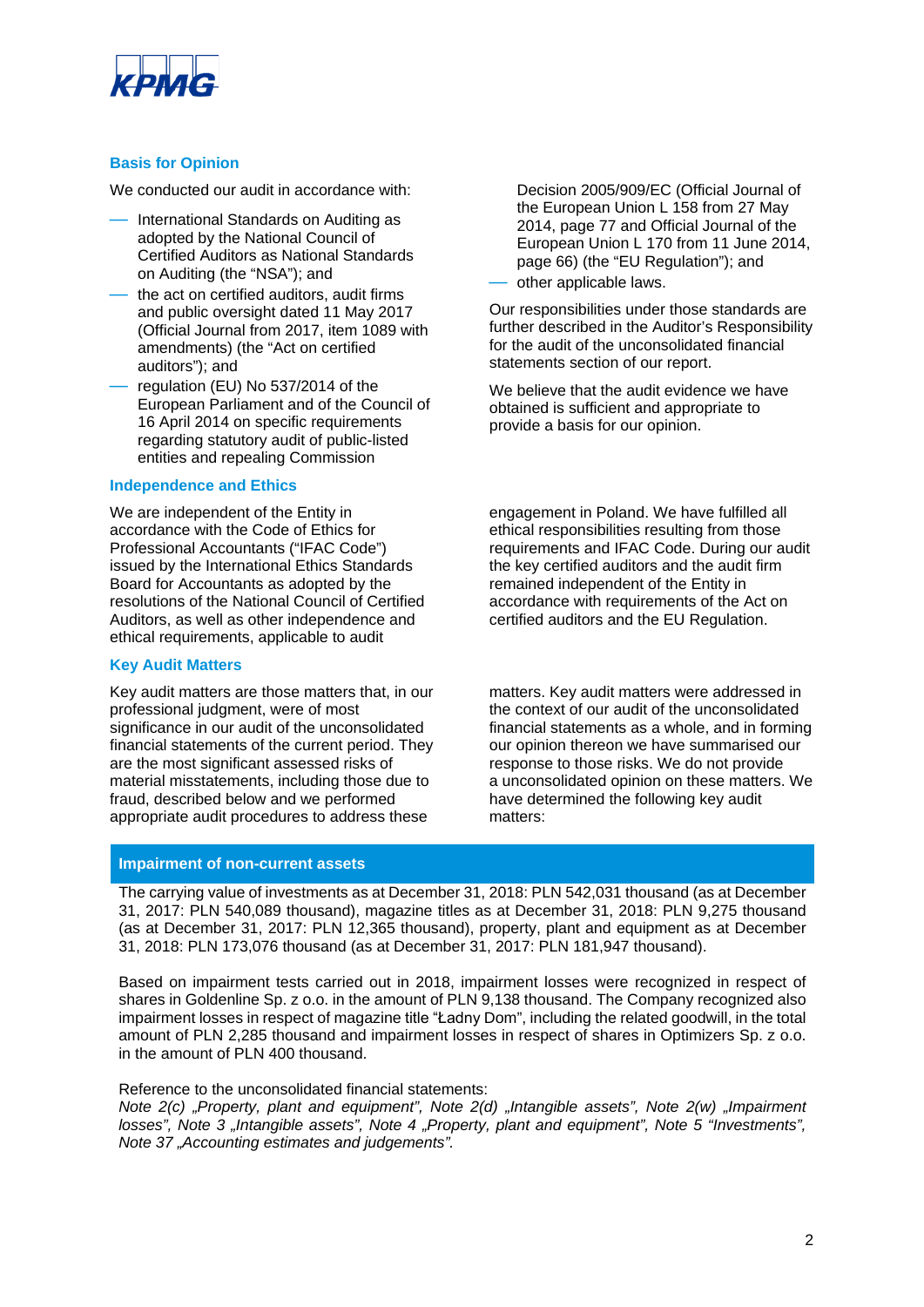

#### *Key audit matter Our response*

In association with acquiring shares in its subsidiaries in prior years, the Entity recognized investments, which represent a significant line item in the unconsolidated financial statements. Moreover, the Entity recognized significant intangible assets with indefinite useful life relating to magazine titles and other property, plant and equipment.

The Agora's and its subsidiaries activities include primarily press publishing, printing activities, internet activities, cinemas, radio and television broadcasting, as well as operations in the outdoor advertising segment. The above components are characterized by different profitability, cyclicality and market volatility. The complexity and diversity of the businesses of the Entity and its subsidiaries constitute an additional risk factor.

In accordance with relevant financial reporting standards, the Entity is required to perform an impairment test at least annually for any assets with indefinite useful life and assets for which there is an indicator of possible impairment, by comparing the carrying amount of the assets (or cash generating units), to its recoverable amount.

The Entity determines the recoverable amount using the discounted cash flow method, which is based mainly on estimates and assumptions made by the Management Board, particularly in relation to the level of advertising spending in Poland in the Entity and its subsidiaries segments, newspapers and magazines sales in the Press segment and customer attendance in the cinemarelated segment. Forecasts of future cash flows are particularly exposed to risk stemming from the changing market and regulatory environment.

Results of the impairment tests are sensitive to changes in key assumptions, such as forecasted future cash flows, discount rates or growth rates after the period of detailed forecast. An insignificant change in these assumptions may have a significant impact on the estimate of the recoverable amount.

Due to the above factors, we considered this area to be a key audit matter.

Our audit procedures included, among others:

- evaluating the Entity's accounting policy in respect of impairment testing of investments, intangible assets with indefinite useful life and property, plant and equipment against the requirements of the relevant financial reporting standards;
- assisted by our own valuation specialists, assessing the correctness and methodological coherence of the Entity's discounted cash flow models, and also comparing the methodology applied to commonly used valuation models;
- challenging the reasonableness of the Entity's assumptions made regarding scale of activity, profitability, capital investments and growth rate after the detailed forecast period for assets (or cash generating units) by:
	- (i) comparing them to actual amounts in the preceding financial years, adjusted by the impact of forecasted changes in the market environment and the economic situation of the sectors in which each of the assets (or cash-generating units) operates;
	- (ii) assessment of the quality of historical estimates by analyzing the budgets prepared in preceding years against actual outcomes;
	- (iii) comparing the level of key assumptions made by the Company to the results of sensitivity analysis of valuation models for a change in key assumptions, taking into account the possible bias of the<br>Management Board in Management Board in determining the appropriate level for key assumptions;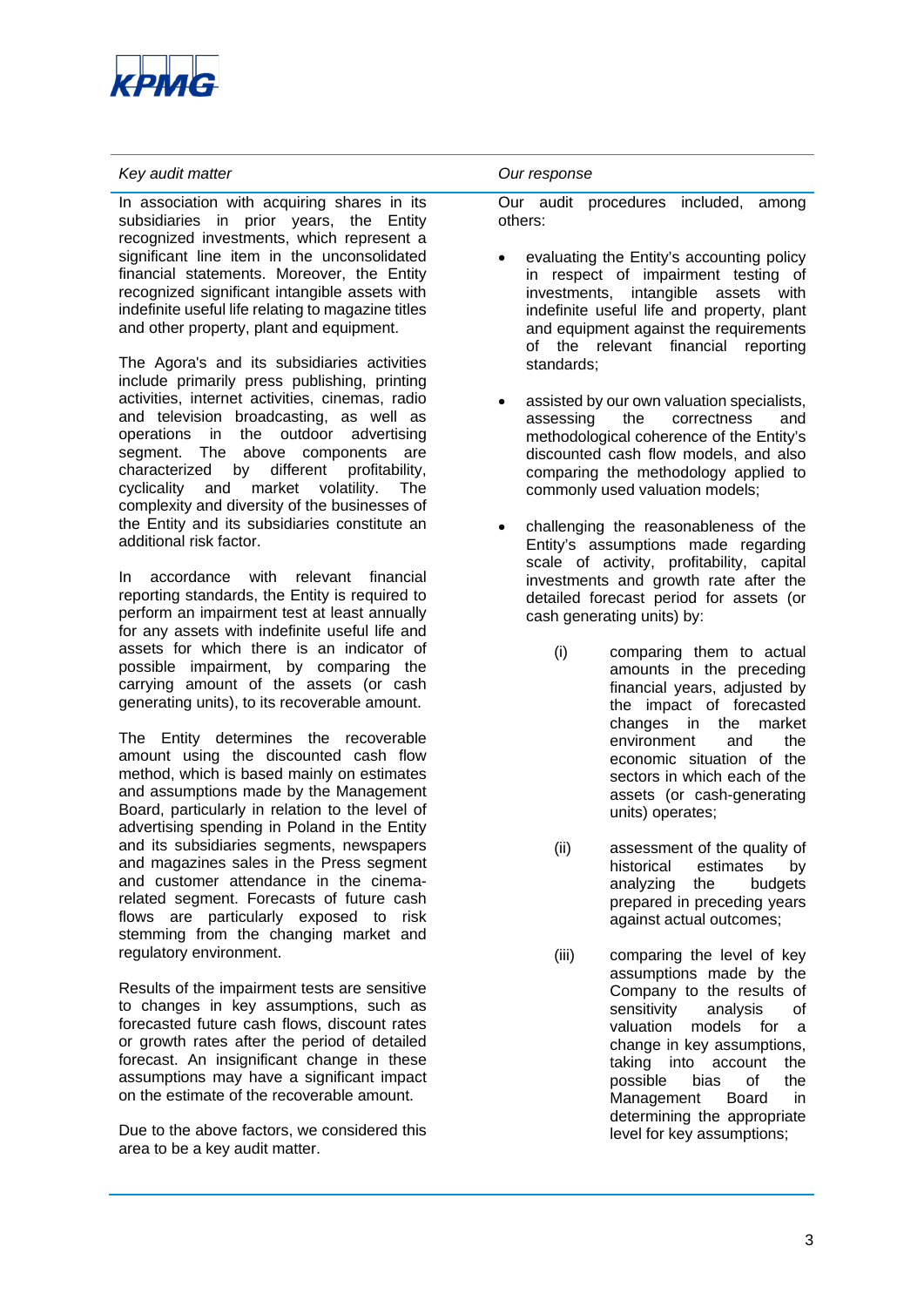

- evaluation of the correctness of the discount rate applied by comparing it to external sources, with the support of our own valuation specialists;
- evaluation of accuracy and completeness of the financial statements disclosures with respect to key assumptions made, sensitivity of the models to changes in key assumptions and the results of the impairment tests.

#### **Responsibility of the Management Board and Supervisory Board of the Entity for the unconsolidated financial statements**

The Management Board of the Entity is responsible for the preparation, on the basis of properly maintained accounting records, of unconsolidated financial statements that give a true and fair view of the unconsolidated financial position of the Entity and of its unconsolidated financial performance in accordance with International Financial Reporting Standards, as adopted by the European Union, the adopted accounting policy, the applicable laws and the provisions of the Entity's articles of association and for such internal control as the Management Board of the Entity determines is necessary to enable the preparation of unconsolidated financial statements that are free from material misstatement, whether due to fraud or error.

In preparing the unconsolidated financial statements, the Management Board of the Entity is responsible for assessing the Entity's ability to continue as a going concern, disclosing, as applicable, matters related to going concern and using the going concern basis of accounting unless the Management Board of the Entity either intends to liquidate the Entity or to cease operations, or has no realistic alternative but to do so.

According to the Accounting Act, the Management Board and members of the Supervisory Board of the Entity are required to ensure that the unconsolidated financial statements are in compliance with the requirements set forth in the Accounting Act. Members of the Supervisory Board of the Entity are responsible for overseeing the Entity's financial reporting process.

#### **Auditor's Responsibility for the audit of the unconsolidated financial statements**

Our objectives are to obtain reasonable assurance about whether the unconsolidated financial statements as a whole are free from material misstatement, whether due to fraud or error, and to issue an auditors' report that includes our opinion. Reasonable assurance is a high level of assurance, but is not a guarantee that an audit conducted in accordance with NSAs will always detect a material misstatement when it exists. Misstatements can arise from fraud or error and are considered material if, individually or in the aggregate, they could reasonably be expected to influence the economic decisions of users taken on the basis of these unconsolidated financial statements.

The scope of audit does not include assurance on the future viability of the Entity or on the efficiency or effectiveness with which the Management Board of the Entity has

conducted or will conduct the affairs of the Entity.

As part of an audit in accordance with NSAs, we exercise professional judgment and maintain professional scepticism throughout the audit. We also:

identify and assess the risks of material misstatement of the unconsolidated financial statements, whether due to fraud or error, design and perform audit procedures responsive to those risks, and obtain audit evidence that is sufficient and appropriate to provide a basis for our opinion. The risk of not detecting a material misstatement resulting from fraud is higher than for one resulting from error, as fraud may involve collusion, forgery, intentional omissions,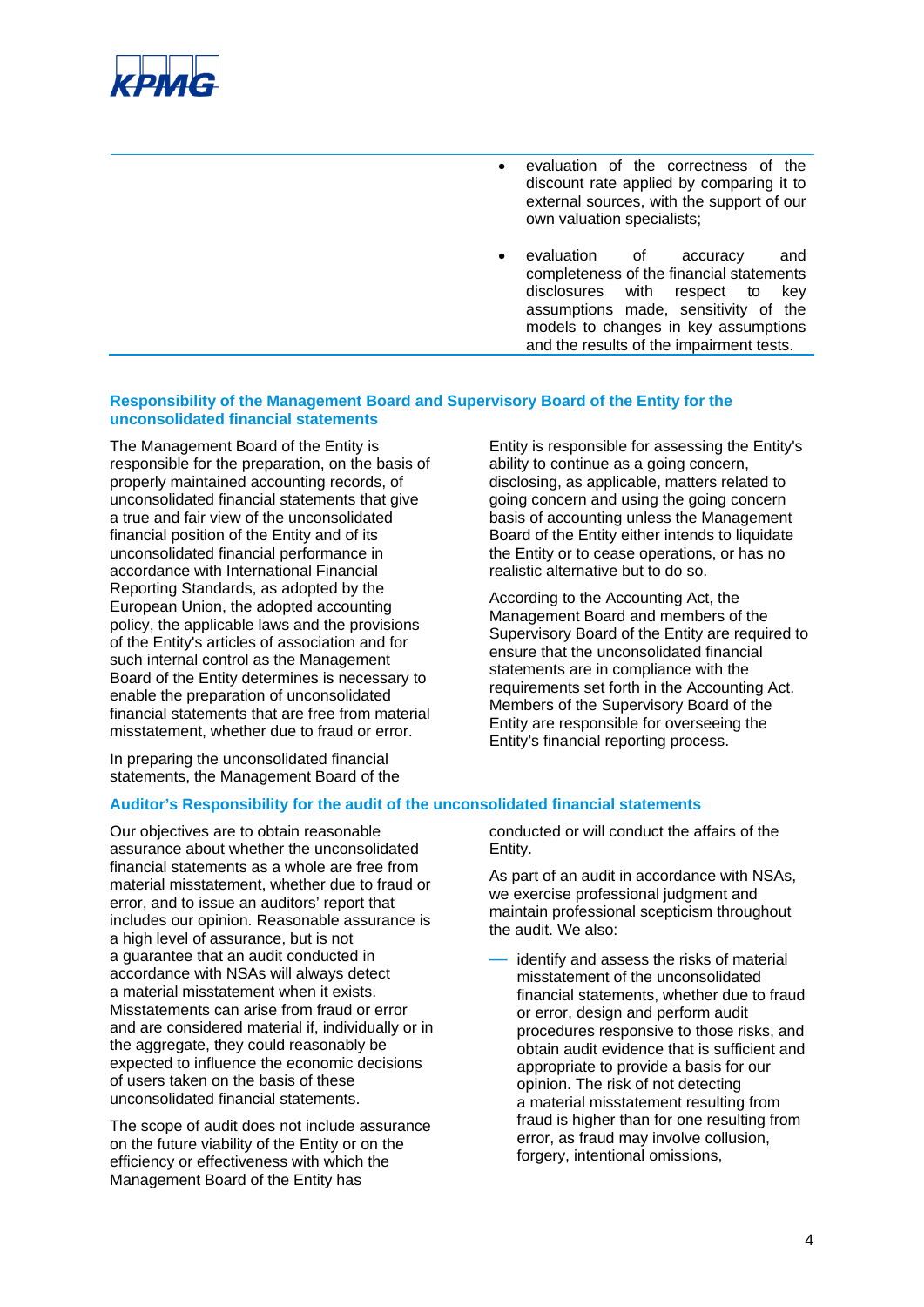

misrepresentations, or the override of internal control;

- obtain an understanding of internal control relevant to the audit in order to design audit procedures that are appropriate in the circumstances, but not for the purpose of expressing an opinion on the effectiveness of the Entity's internal control;
- evaluate the appropriateness of accounting policies used and the reasonableness of accounting estimates and related disclosures made by the Management Board of the Entity;
- conclude on the appropriateness of the Management Board of the Entity's use of the going concern basis of accounting and, based on the audit evidence obtained, whether a material uncertainty exists related to events or conditions that may cast significant doubt on the Entity's ability to continue as a going concern. If we conclude that a material uncertainty exists, we are required to draw attention in our auditors' report on the audit of the unconsolidated financial statements to the related disclosures in the unconsolidated financial statements or, if such disclosures are inadequate, to modify our opinion. Our conclusions are based on the audit evidence obtained up to the date of our auditors' report on the audit of the unconsolidated financial statements. However, future events or conditions may cause the Entity to cease to continue as a going concern;
- evaluate the overall presentation, structure and content of the unconsolidated financial

statements, including the disclosures, and whether the unconsolidated financial statements represent the underlying transactions and events in a manner that achieves fair presentation.

We communicate with the Audit Committee of the Entity regarding, among other matters, the planned scope and timing of the audit and significant audit findings, including any significant deficiencies in internal control that we identify during our audit.

We provide the Audit Committee of the Entity with a statement that we have complied with relevant ethical requirements regarding independence, and communicate with them all relationships and other matters that may reasonably be thought to bear on our independence, and where applicable, related safeguards.

From the matters communicated with the Audit Committee of the Entity, we determine those matters that were of most significance in the audit of the unconsolidated financial statements of the current reporting period and are therefore the key audit matters. We describe these matters in our auditors' report on the audit of the unconsolidated financial statements unless law or regulation precludes public disclosure about the matter or when, in extremely rare circumstances, we determine that a matter should not be communicated in our report because the adverse consequences of doing so would reasonably be expected to outweigh the public interest benefits of such communication.

#### **Other information, including the report on activities**

#### *Other Information*

The other information comprise the information included in the annual report of the Entity, but does not include the unconsolidated financial

#### *Responsibility of the Management Board and Supervisory Board*

The Management Board of the Entity is responsible for the Other information in accordance with applicable laws.

The Management Board and members of the Supervisory Board of the Entity are required to ensure that the report on activities of the Entity statements and our auditor's report thereon (the "Other information").

for the year ended 31 December 2018 (the "Report on activities"), including the corporate governance statement and the report on nonfinancial information referred to in art. 49b paragraph 9 of the Accounting Act are in compliance with the requirements set forth in the Accounting Act.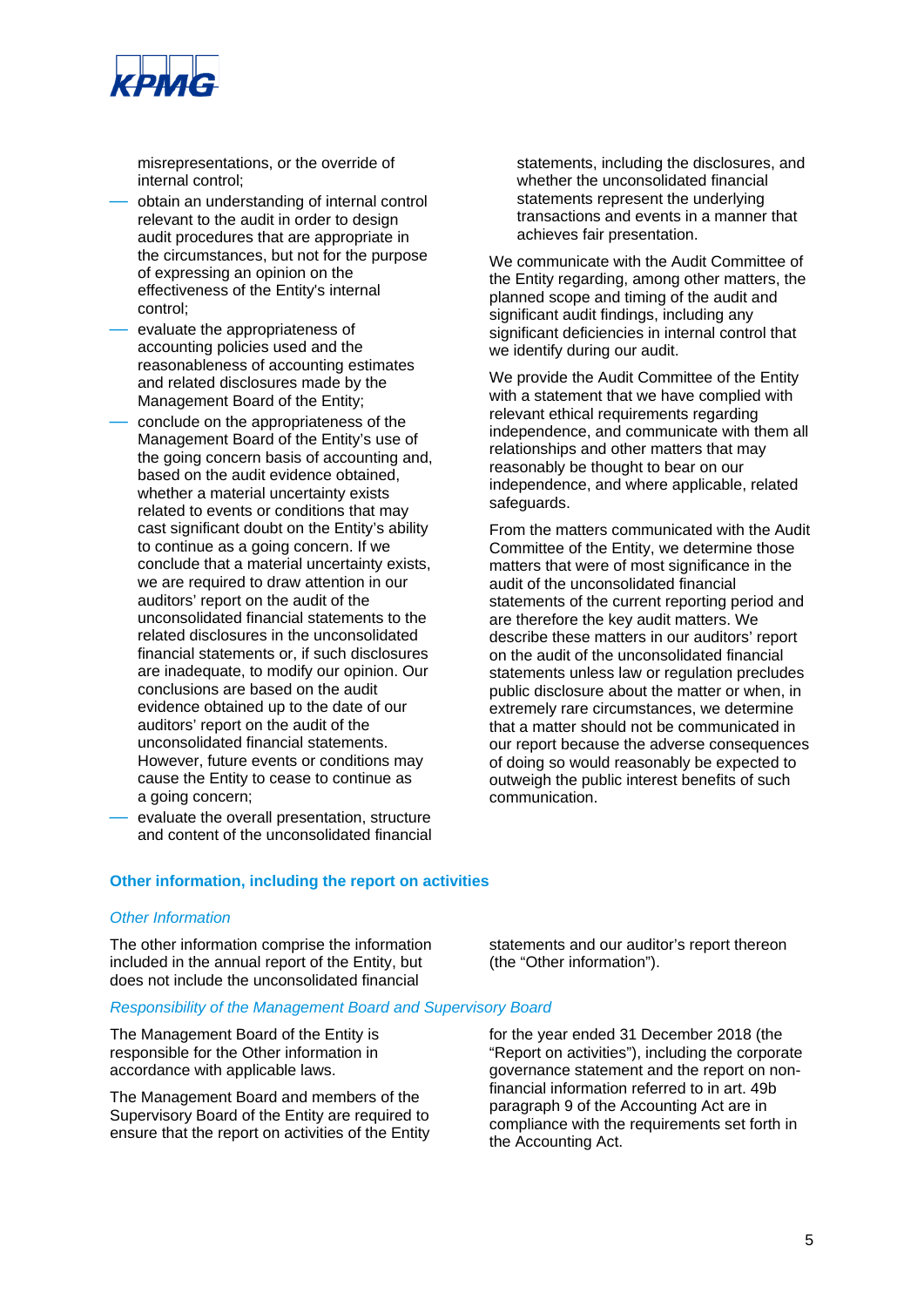

#### *Auditor's Responsibility*

Our opinion on the unconsolidated financial statements does not cover the Other information.

In connection with our audit of the unconsolidated financial statements, our responsibility was to read the Other information and, in doing so, consider whether the Other information is materially inconsistent with the unconsolidated financial statements or our knowledge obtained in the audit, or otherwise appears to be materially misstated. If, based on the work we performed, we conclude that there is a material misstatement in the Other information, we are required to report that fact.

In accordance with the Act on certified auditors our responsibility was to report if the Report on activities was prepared in accordance with

#### *Opinion on the Report on activities*

Based on the work undertaken in the course of our audit of the unconsolidated financial statements, in our opinion, the accompanying Report on activities, in all material respects:

- has been prepared in accordance with applicable laws, and
- is consistent with the unconsolidated financial statements.

#### *Opinion on the statement on corporate governance*

In our opinion, the corporate governance statement, which is a separate part of the Report on activities, includes the information required by paragraph 70 subparagraph 6 point 5 of the Decree of the Ministry of Finance dated 29 March 2018 on current and periodic information provided by issuers of securities and the conditions for recognition as equivalent of information required by the laws of a nonmember state (Official Journal from 2018, item 757) (the "decree").

#### *Information about the statement on non-financial information*

In accordance with the requirements of the Act on certified auditors, we report that the Entity has prepared a separate report on nonfinancial information referred to in art. 49b paragraph 9 of the Accounting Act.

applicable laws and the information given in the Report on activities is consistent with the unconsolidated financial statements.

Moreover, in accordance with the requirements of the Act on certified auditors our responsibility was to report whether the Entity included in the statement on corporate governance information required by the applicable laws and regulations, and in relation to specific information indicated in these laws or regulations, to determine whether it complies with the applicable laws and whether it is consistent with the unconsolidated financial statements and to inform whether the Entity prepared a unconsolidated report on non-financial information.

Furthermore, based on our knowledge about the Entity and its environment obtained in the audit of the unconsolidated financial statements, we have not identified material misstatements in the Report on activities.

Furthermore, in our opinion, the information identified in paragraph 70 subparagraph 6 point 5 letter c-f, h and letter i of the decree, included in the corporate governance statement, in all material respects:

- has been prepared in accordance with applicable laws; and
- is consistent with the unconsolidated financial statements.

We have not performed any assurance procedures in relation to the separate report on non-financial information and, accordingly, we do not express any assurance conclusion thereon.

### **Report on other legal and regulatory requirements**